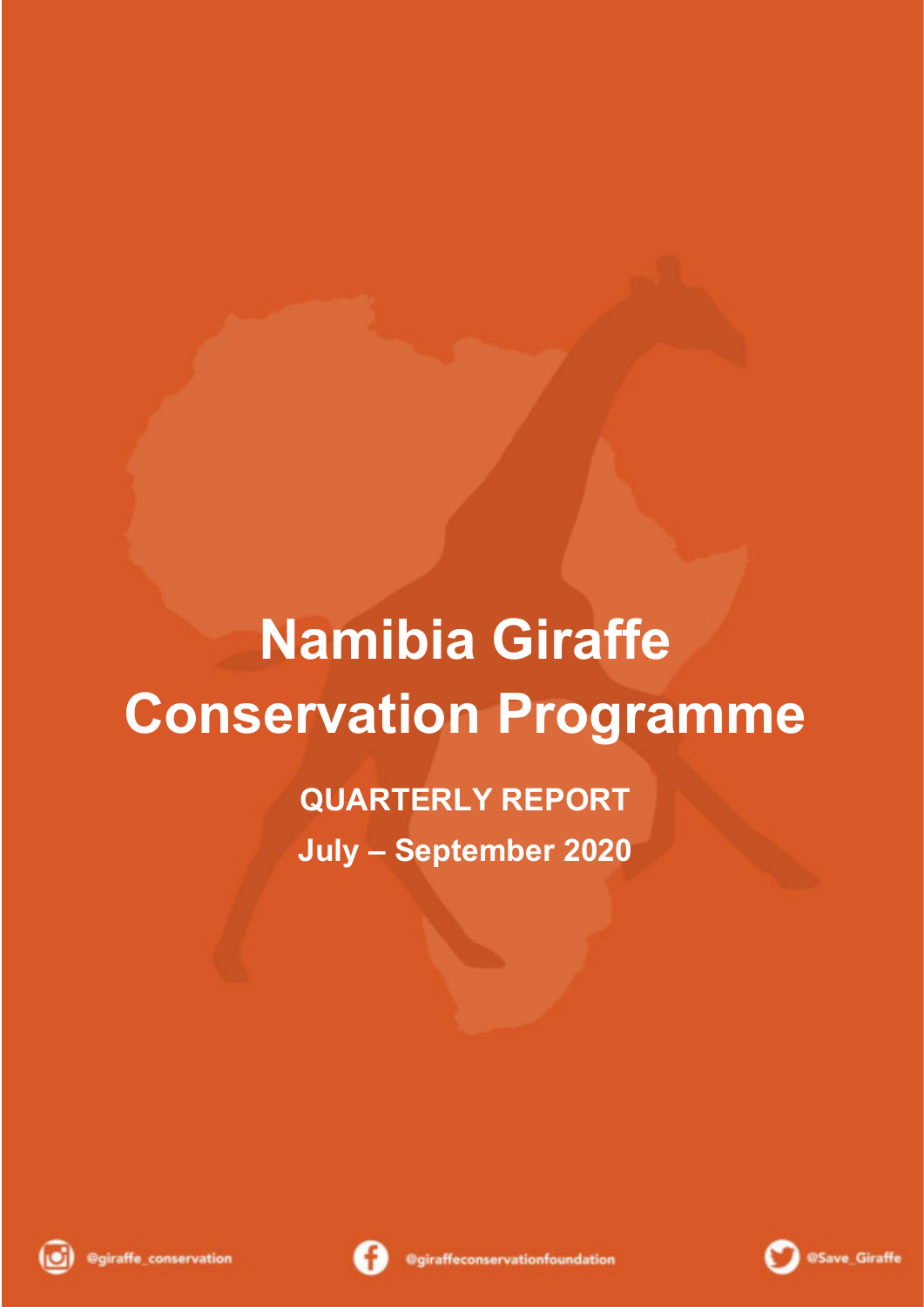

At our home base in Namibia, the Giraffe Conservation Foundation (GCF) runs a comprehensive programme across the country with a focus on giraffe conservation research and environmental education. While this report focuses on the conservation side, you can read more about the environmental education programme in the regular KEEP Update reports online at https://giraffeconservation.org/programmes/ keep/.

The past few months have seen some exciting developments in our Namibia Programme. If you follow our updates regularly, you might want to skip forward to the brand-new updates and give the background information a miss, but you might also find some interesting information that you were not aware of.



### Background

GCF's Namibia programme focuses on monitoring and supporting the long-term conservation and research of Namibia's desert-dwelling giraffe. These giraffe roam throughout the northern Namib Desert in the country's northwest. In 2019 our study area expanded to cover a total area of approximately 30,000km2. Our work primarily focuses on the area south of the ephemeral Ensengo, Nadas and Khumib Rivers in the far north, down to the catchments of the Hoarusib and Hoanib Rivers. The area extends from communal conservancies (Marienfluss, Orupembe, Sanitatas, Okondjombo, Puros and Sesfontein Conservancies) in the east to the Skeleton Coast National Park bordering the Atlantic Ocean to the west.

Namibia is well-known for its successful community based natural resource management approach where local people gain management rights to their designated local land and natural resources including wildlife. Approximately 20% of Namibia's surface areas is managed and protected in such communal conservancies and over 46% of the country is under some form of private, communal or public conservation management. This collaborative conservation approach involving communal and private land as well as national parks has contributed to positive populations trends of most wildlife in the country.

With only a few millimetres of annual rainfall, the programme area is arid to hyper-arid and the wildlife is well adapted to this harsh environment. However, these conditions mean that many species survive at the very edge of their adaptive abilities and as such the ecosystem is fragile and easily disrupted. Grazing for cattle and other livestock, increasing tourism in the region and historical poaching have led to some degradation of the environment and its wildlife. Nevertheless, it remains one of the most beautiful and remote refuges for Africa's remaining mega-fauna.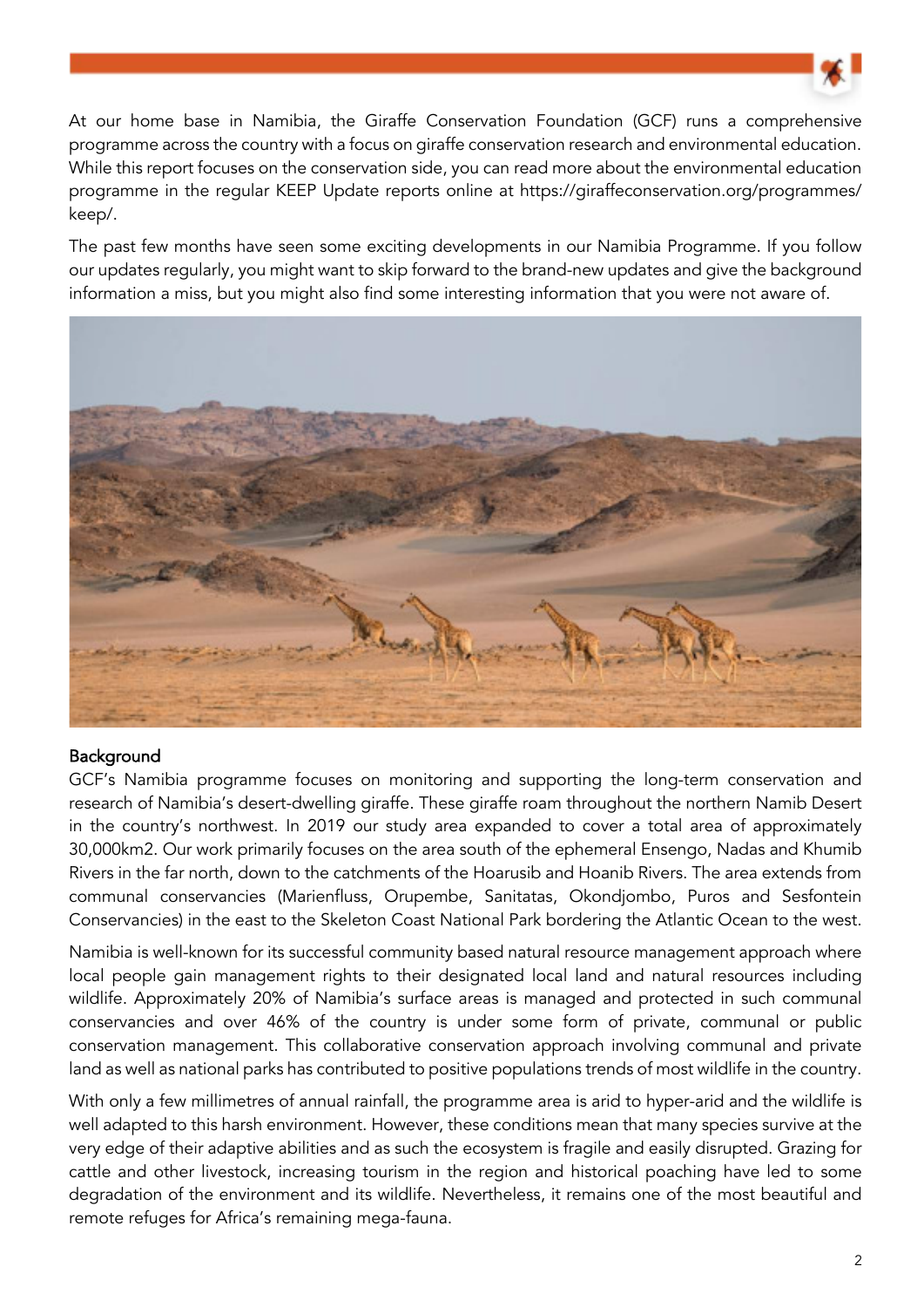

In this stark landscape of dunes and dry riverbeds, along with elephant, black rhino, lion, cheetah and numerous other species, live the desert-dwelling Angolan giraffe (Giraffa giraffa angolensis) – a subspecies of the Southern giraffe (G. giraffa). GCF's long-term giraffe conservation monitoring and research programme in this remote part of Namibia offers a unique and valuable opportunity to better understand this giraffe subspecies and, through what we learn, provide conservation and management support for other giraffe populations throughout Africa.

In addition to this long-term conservation programme, GCF also attempts to get a better idea of giraffe numbers throughout the country and we have embarked on a country-wide assessment of giraffe. In this exciting programme, we work closely with government and private land-owners throughout Namibia to better understand the numbers and population dynamics of giraffe in the country. By collaborating with partners, we not only determine giraffe numbers, but also increase education and awareness of giraffe conservation in Namibia and Africa-wide.



# News from the field

While 2020 is a challenging year for all of us, for the giraffe of Northwest Namibia, nothing much has changed – they continue to thrive in their harsh arid environment. The year started off with much better rainfall compared to recent years and as a result, grass returned to areas that had experienced severe drought for years. Most ephemeral rivers in the Northwest flowed, several more than once, and the Hoarusib River still had wet patches with open water as late as August. While the landscape has slowly returned to its customary sand-colour and the rivers continue to dry, the rainfall early in the year has given the local communities, their livestock and all wildlife a boost and everyone is hopeful for another good rainy season.

Over the last few months, the we have continued to update and clean-up our giraffe database for Northwest Namibia and have looked for interesting information and data to tease out. After each survey, we analyse the number of individual sightings and break them down to total numbers of giraffe by river, sex, and age class. We did not consider recently was the frequency of individual sightings over time. This raised the simple question: when should we consider a giraffe absent from the population? After some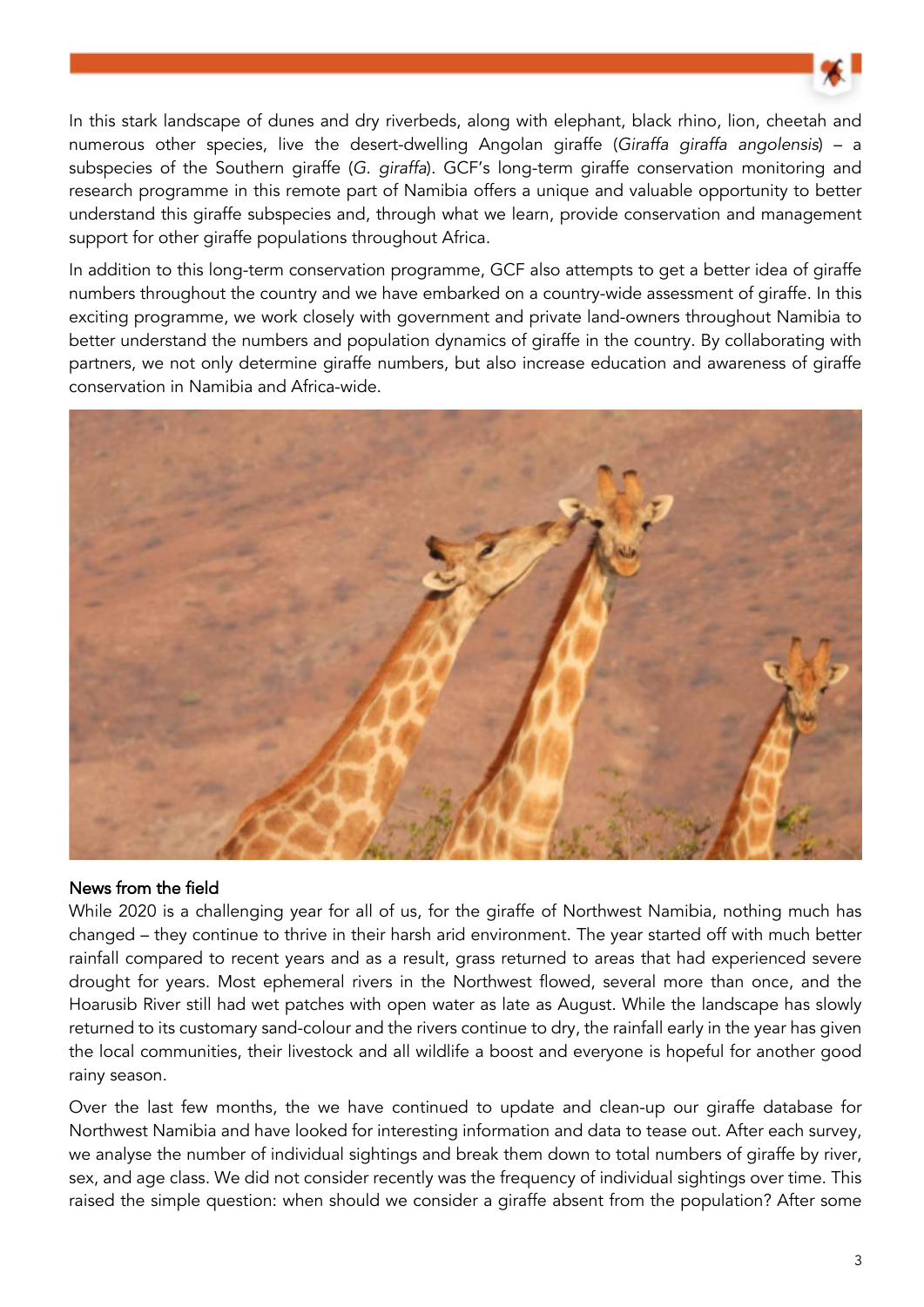

discussions, we decided that if we had not seen an individual giraffe for three years, it was reasonable to consider the giraffe lost to the population, i.e. the animal had either moved out of the area or died.

During this quarter, we spotted 35% of all known giraffe in the Hoanib and Hoarusib River systems, while we observed an impressive 46% of the individually identified giraffe in the Khumib River and the Far-North. So far in 2020, we have seen over 65% of all giraffe in our database, see Figure 1 for more details.





After cleaning up our database to remove individuals which are 'lost' from the population, known deaths, as well as adding newly identified calves and adults, we have now individually identified a total population of 427 giraffe in Northwest Namibia (see Table 1). This is an increase of almost 8% from September 2019.

|                          | Male        | Female      | Unknown     | Total       |
|--------------------------|-------------|-------------|-------------|-------------|
|                          | 2020 (2019) | 2020 (2019) | 2020 (2019) | 2020 (2019) |
| Hoanib River             | 71 (68)     | 74 (70)     | 16(14)      | 161 (152)   |
| Hoarusib River           | 83 (77)     | 71 (68)     | 6(6)        | 160 (151)   |
| Khumib River & Far North | 63(52)      | 39(31)      | 4(10)       | 106 (93)    |
| Total                    | 217 (197)   | 184 (169)   | 26(30)      | 427 (396)   |

Table 1: Numbers of individually identified giraffe in Northwest Namibia in July 2020 and September 2019.

We regularly see new calves throughout the year. There appears to be an increase in new calves towards the end of the year and into the rainy season. Females with newborn calves have small movement ranges that increase as the calf grows. Females with calves of similar age often form groups and stay together. These calves appear to maintain a close bond for several years, if not longer. We often observe other females participating in the care and babysitting duties in the early months of a calf's life. Figure 2 shows the movement of two female giraffe with their calves in the Hoarusib River during a 21-day period. As can be seen, Blondie and calf traveled 113.97 km and Tinkerbell and her calf traveled 114.44 km during this period. With the help of their ossi-unit we can determine that they stayed closely together during this period and none of the other tracked giraffe interacted with this small group during this period.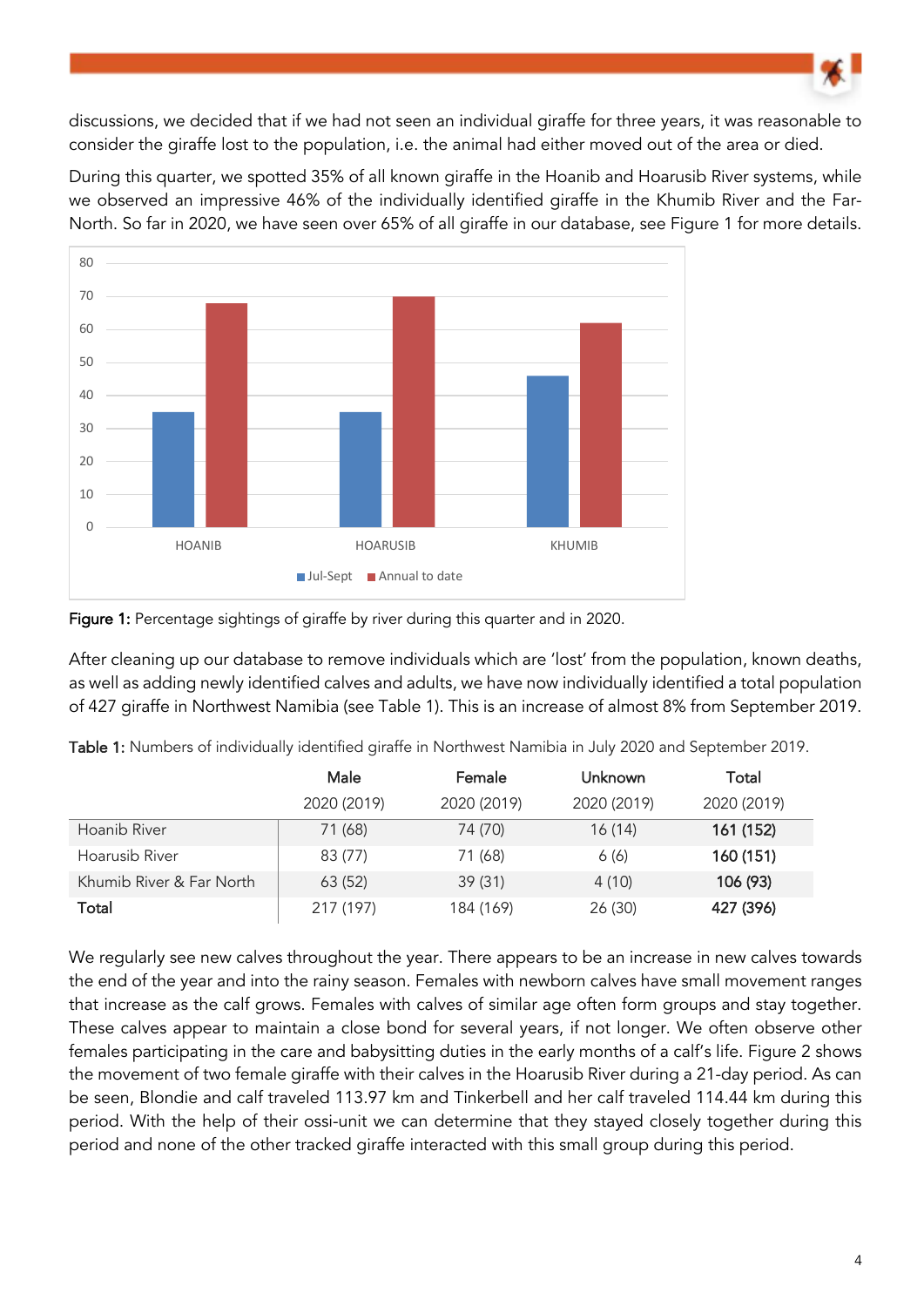

Figure 2: Movement of two female giraffe and their calves in the Hoarusib River during a 21-day period.

Earlier this year, we spotted two other newborn calves and their mothers on the plains near the Hoarusib River. Each successive trip, all four giraffe were observed in the same area – almost always together. Sadly, in August one of the female giraffe died of unknown causes, leaving the young female calf an orphan. At this stage she was over six months old, which means that she was no longer reliant on her mother's milk and able to browse enough to sustain herself. Giraffe typically start sampling leaves at only a few weeks old and wean after 6-12 months. The mother of the male calf appears to have stepped in as the orphaned

calf's 'aunt' and we now regularly see the trio together in the same area. With no lion around and few threats to giraffe in this part of the survey area, we would expect the chance of survival for this young orphan to be high.

The general survival rate of wild giraffe calves in their first 12 months is estimated at only 50%, however, in Northwest Namibia we have observed a much higher survival rate of 67%. There appears to be some interesting deviation between river systems, which can anecdotally be explained based on the prevalence of lion in the Hoanib River, where young calves are occasionally lost to predation. In the Hoarusib River, where there is more vegetation and no large predators, the survival rate appears to be much higher, with 75% over the past 3.5 years. Despite the lack of predators, the calves in the Khumib River and Far-North have a survival rate of only 65%. This is possibly due to the smaller sample size and the harsher environment, however, as carcasses are very rarely seen, there is no conclusive evidence as to cause of death.



Figure 3: Female giraffe with two calves: her calf and orphaned calf.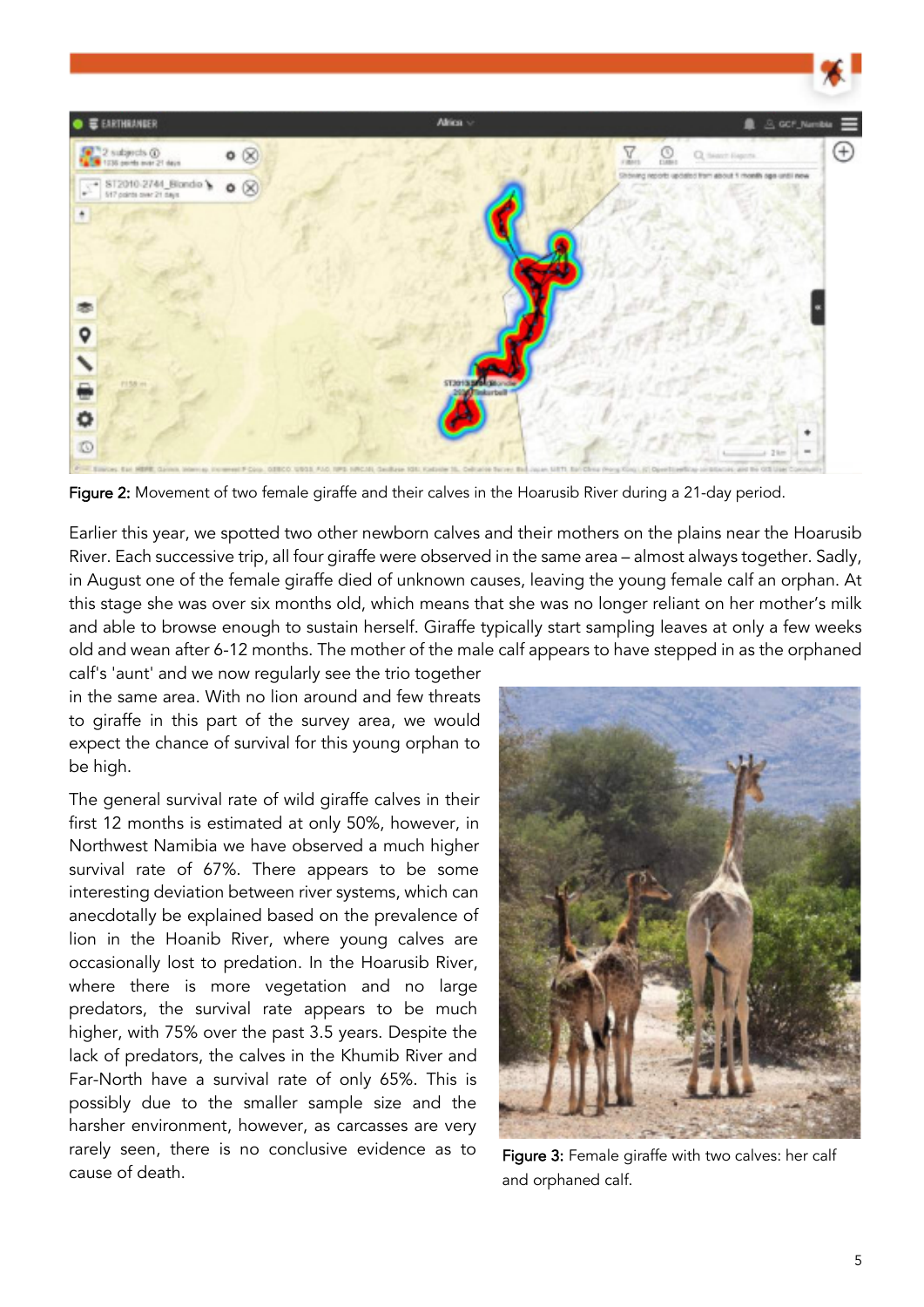

Figure 4: Four desert lion keeping an eye on giraffe and the GCF team in the Mudorib River.

Our team had an interesting giraffe encounter when they witnessed a predator-prey standoff between

four lion and two giraffe. While surveying for giraffe along the Mudorib River, a tributary of the Hoanib River in the Palmwag Consession, the team came across two giraffe who were both staring intently at the hillside. At first glance, all we could see were rocks, but on closer inspection we spotted four lion hiding in the rocks: two lionesses and two cubs were traversing the rocky hillside. A staring contest ensued between the two species for at least 30 minutes before anyone moved (see Figure 4 & 5).

The desert lion in Northwest Namibia are known to hunt giraffe, however, two lionesses with their cubs are unlikely to take on such a large prey and take the the risk, particularly with other easier prey species in the area. While neither giraffe were particularly phased by the encounter, they did appear to hide behind the GCF vehicle before eventually heading off to browse elsewhere. A few days later, both giraffe were spotted, none the worse for wear from their encounter.

#### Figure 5: Windy staring at the lion.

#### Twiga Tracker

If you follow GCF on social media, you may have seen one of our recent posts illustrating the movements of several of our tagged giraffe in Northwest Namibia. Between February 2019 and March 2020, we tracked 146 different giraffe from all four species in eight different countries, namely, Chad, DRC, Kenya, Namibia, Niger, Tanzania, Uganda and Zimbabwe as part of our Africa-wide Twiga Tracker initiative. These giraffe recorded a total of 631,490 data points, representing over 26,312 days of tracking. The tracked giraffe travelled a combined distance of 188,022 km. One of the Critically Endangered Kordofan giraffe in Chad travelled an amazing 5,280 km in one year! In some locations, such as Namibia, Uganda and northern Kenya, we noted substantial giraffe movement outside formally protected areas, which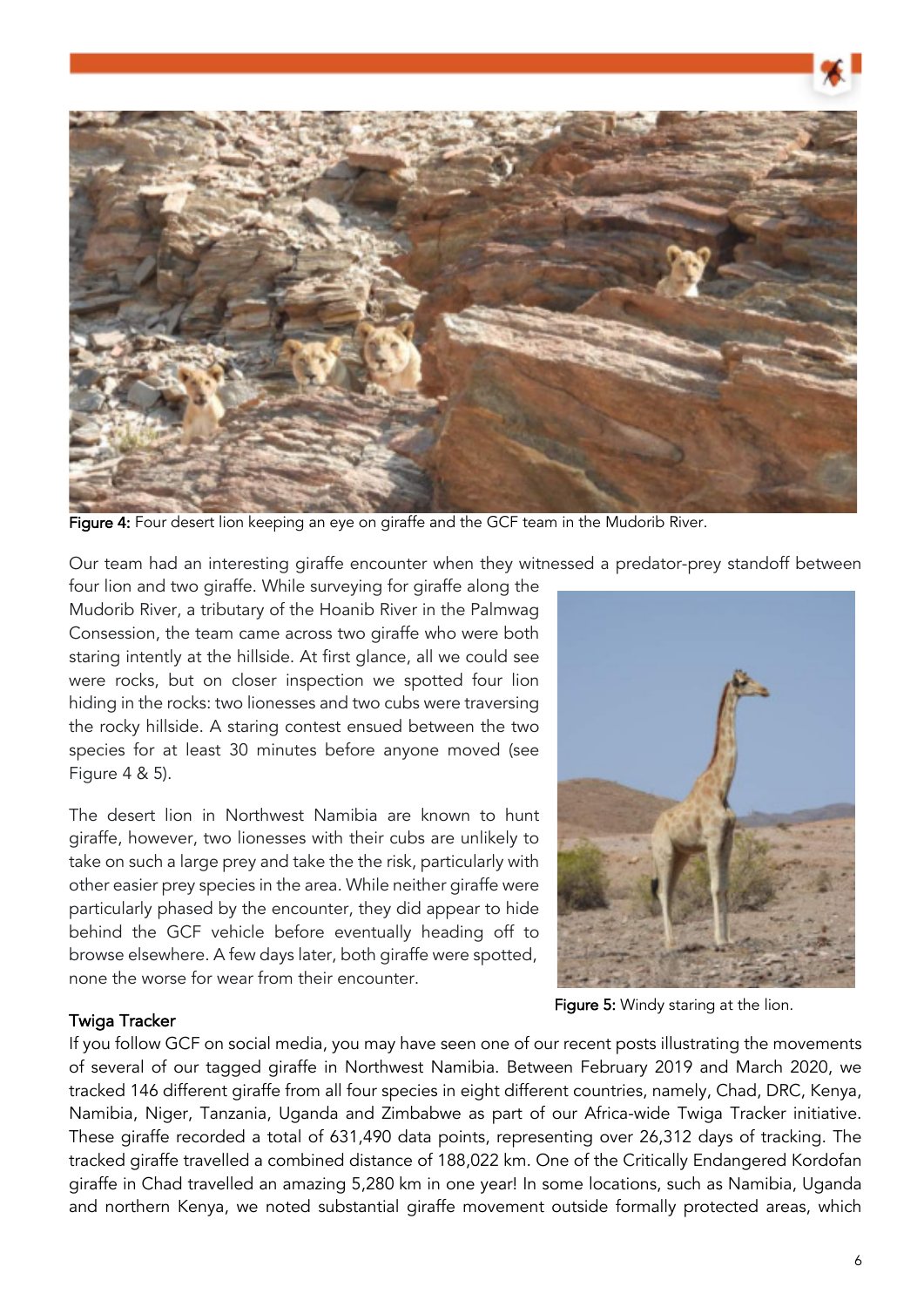

highlights the need for integrative landscape-level conservation initiatives that incorporate local communities in planning.

In July as part of our Twiga Tracker initiative and in collaboration with our partners at the Namibia University of Science and Technology (NUST), we deployed seven ossi-units to giraffe in Etosha National Park (NP) and the adjacent Etosha Heights Reserve. An additional 30 tracking units were fitted to 15 kudu and 15 eland respectively during the same operation. The data from all units will feed into an ongoing research project by NUST which compares wildlife movements in different land uses. At the same time, we can analyse giraffe movements in a national park compared to a private game reserve. Etosha Heights Reserve and the western part of Etosha NP are at the eastern-most extent of the Hoanib River catchment and this data will help us investigate the question whether giraffe in this arid system move in relation to the rainfall gradient and whether they pre-empt rain or move after the rain has come.

Accessing Twiga Tracker information and monitoring giraffe movements whilst in the field has recently become much easier for our team. We now have access to the EarthRanger (developed by Vulcan) App which gives us the most recent location data for all Twiga Tracker ossi-units throughout Africa (see Figure 6 for an example). As giraffe can move considerable distances in a short space of time, it is a great help to get access to this up-to-date information easily as long as we have access to cell phone data. Together with the Maps.me App it is much easier for us to find tracked giraffe in the field, and this comes particularly handy when we need to retrieve a lost ossi-unit.



Figure 6: EarthRanger App showing tagged giraffe in Northwest Namibia and Etosha NP.

The EarthRanger App has several interesting features, such as 'track length' and 'heatmap'. These help us to easily determine how much a giraffe has travelled: Figure 7 shows that Coffee Girl travelled a total distance of 170.47 km over a 21-day period up and down the Hoanib River. We can also see that her range overlapped with the range of three other tagged female giraffe. The heatmap feature provides a clear representation of where the giraffe spent more of her time during the day or at night.

The ossi-units that were deployed in Northwest Namibia continue to provide interesting data independently from whether we see the giraffe during our surveys or not. Our ossi-units are solar powered, which works well in Namibia. Some of the ossi-units were deployed over three years ago and continue to function well. However, we are experiencing some losses of units due to hardware failure and we continue to work with the manufacturer to improve the longevity of the units and their attachment methods. If a units fails, our team will go to the last known GPS location to determine the reason for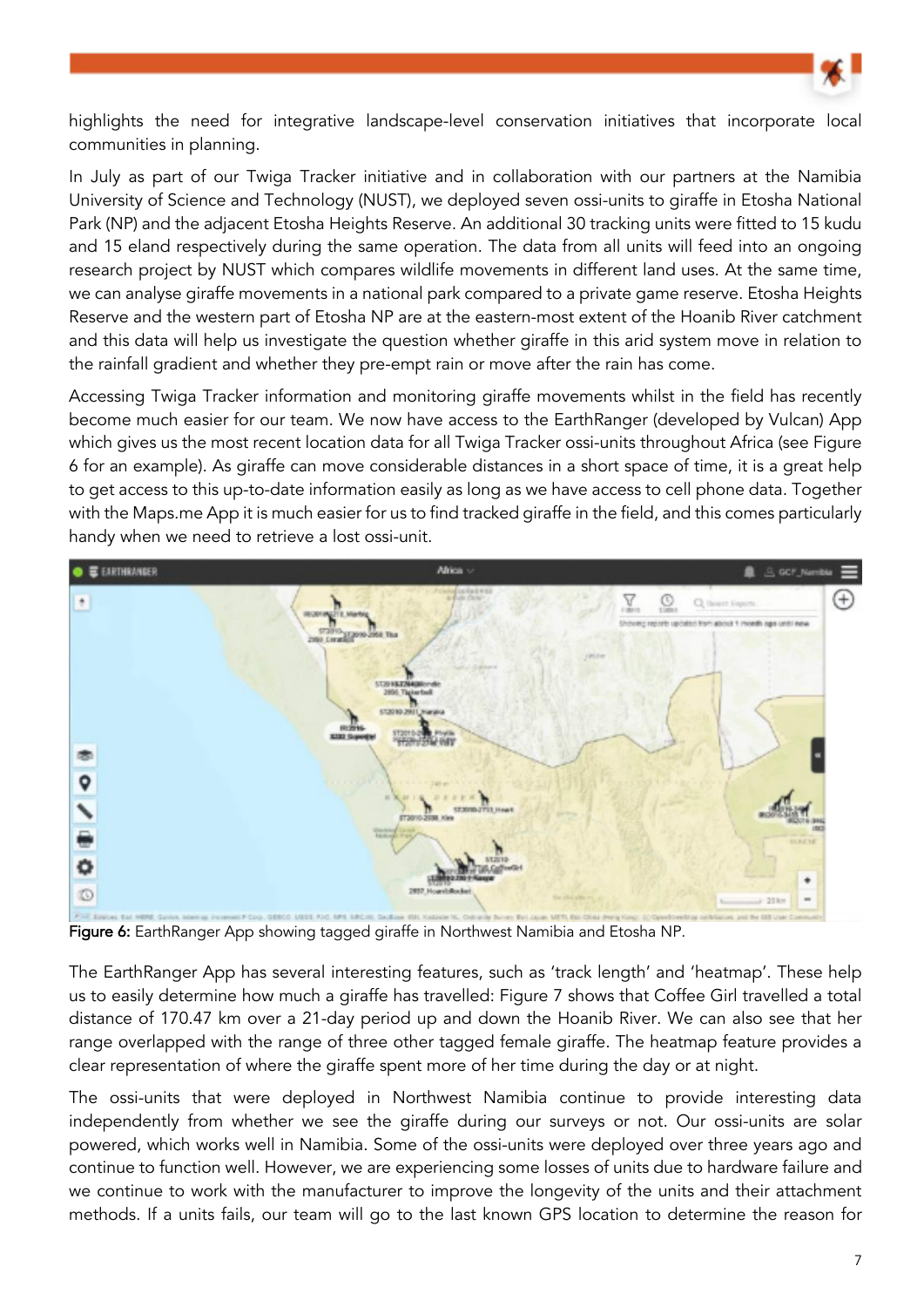

failure, i.e. whether the giraffe has died or the unit has fallen of. So far we have not found a deceased giraffe and were able to retrieve two of five units. The retrieved units can be returned to the manufacturer for refurbishment. At the moment, there are 17 functioning ossi-units deployed in Northwest Namibia and we are planning to add a few more next year.



Figure 7: Coffee Girl's movements in the Hoanib River during a 21-day period in September 2020.

# SCIONA Update

As part of his MSc studies through the Skeleton Coast Iona (SCIONA) project at NUST, Jackson Hamutenya analyses the monthly movements of five tagged giraffe in the Far-North of our monitoring area. This information will help to inform the reintroduction assessment of giraffe the Iona NP in Angola.



Figure 8: GPS satellite tagged giraffe's home range in the Far-North of Northwest Namibia in August 2020.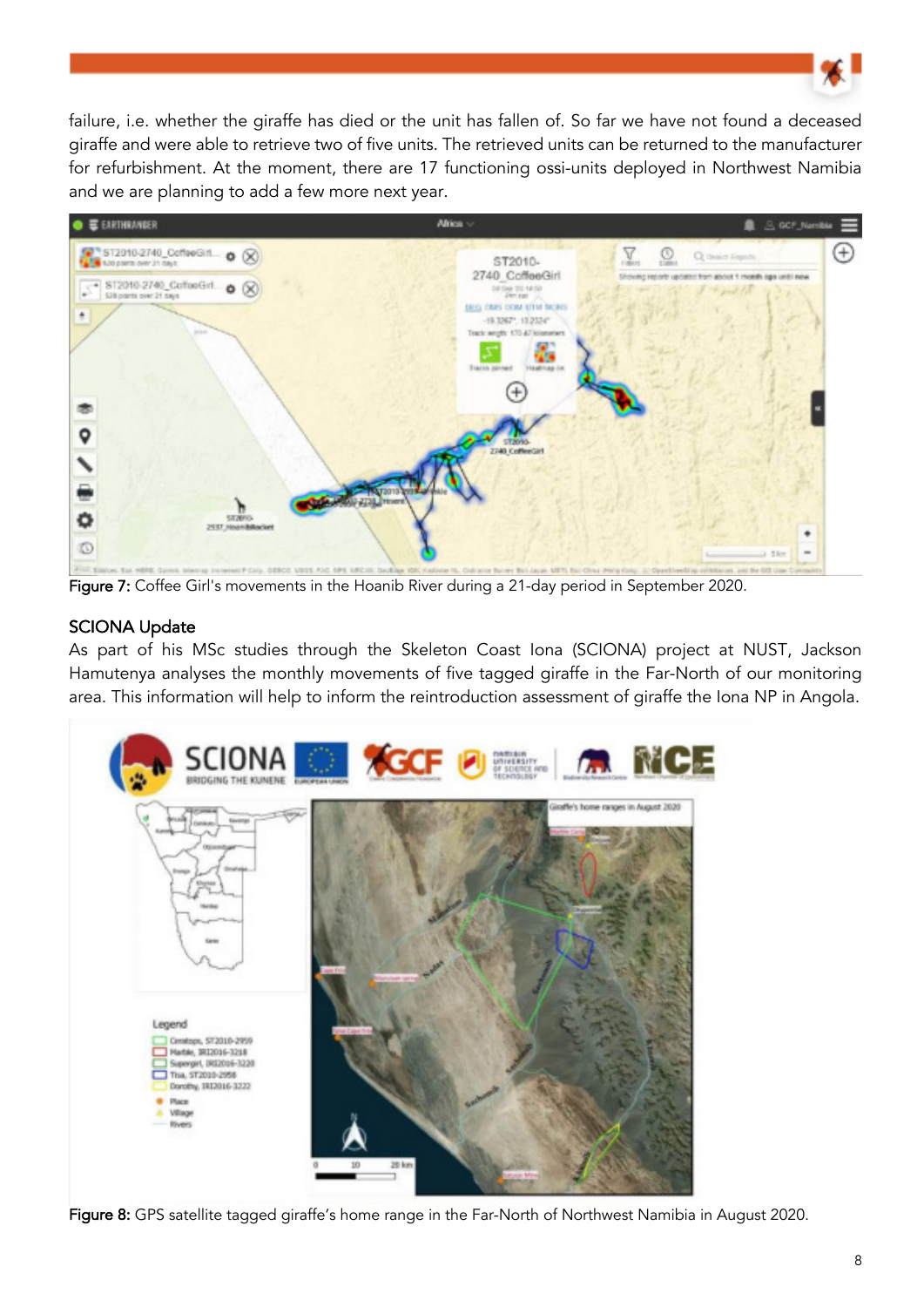

These giraffe were tagged in July 2019 and the data analysis is showing some interesting results. Most of these giraffe have moved back into the ephemeral rivers where they were originally tagged (see Figure 8). The riparian environments are the source of life for large mammals (and others) in the area, especially during the dry season. It is likely that as the season gets drier, availability of forage will reduce in areas where they roamed for the past months. As such, they are more attracted to the evergreen plant species growing in the main rivers.

The home ranges for each of these five female giraffe were estimated as well as the home range for the total population. While all five giraffe moved further distances in August 2020 compared to July 2020, the home ranges were generally smaller. However, home ranges varied greatly between individual giraffe. As an example, Ceratops recorded a home range of 573  $km<sup>2</sup>$ , compared to Marble who recorded the smallest home range of only 28 km<sup>2</sup> in August. This might be explained as Marble has a young calf. The combined home range of these five giraffe in August 2020 was approx. 1,267 km<sup>2</sup>.

| ID/Date                         | <b>July 2020</b>        |                                | August 2020             |                                |
|---------------------------------|-------------------------|--------------------------------|-------------------------|--------------------------------|
|                                 | Distance travelled (km) | Home ranges (km <sup>2</sup> ) | Distance travelled (km) | Home ranges (km <sup>2</sup> ) |
| Mable IRI2016-3218 (Female)     | 171.8                   | 43                             | 167.8                   | 28                             |
| Supergirl IRI2016-3220 (Female) | 202.7                   | 504                            | 148.0                   | 37                             |
| Dorothy IRI2016-3222 (Female)   | 120.6                   | 36                             | 154.0                   | 30                             |
| Tisa ST2010-2958 (Female)       | 163.6                   | 184                            | 175.7                   | 56                             |
| Ceratops ST2010-2959 (Female)   | 215                     | 759                            | 290.2                   | 573                            |

Table 2: Distance travelled by five female tagged giraffe in Far-North Northwest Namibia in July and August 2020.

# Namibia-wide Giraffe Taxonomic Assessment

While work and life for many has slowed down dramatically over the last eight months due to COVID-19, we here in Namibia have been busier than ever. Due to travel restrictions and uncertainty about quarantine requirements, we had to cancel all trips for Conservation Supporters for the rest of 2020 with a view to resuming these trips in early. Despite this, the team has continued their regular surveys in Northwest Namibia and added some extra field time to explore more of the region in search of giraffe.

In addition to these regular surveys, our team have started a comprehensive DNA sampling project of giraffe throughout Namibia to confirm their taxonomy and to gain a better understanding of population size and range in the country.

Over the last 15 years, GCF has collected genetic samples from giraffe throughout Africa for a continentwide taxonomic assessment. To date, over 1,000 individual samples have been collected from giraffe across their range in Africa. All samples are analysed by our partners at the Senckeberg BiK-F in Germany and the research has clearly shown that there are four different species of giraffe, and not only one as previously assumed. This work has helped to better understand the distribution of the four species and guides conservation management decisions for giraffe in all of Africa and highlights where we should focus urgent conservation actions.

While we have samples from giraffe in various parts of Namibia, no in-depth country-wide assessment was undertaken so far. Based on a relatively small sample set, we have assumed that most giraffe in Namibia are Angolan giraffe, a subspecies of the southern giraffe. However, we have already determined that the giraffe in Bwabwata NP are South African giraffe, the other subspecies of southern giraffe. This population has naturally moved across borders between Angola, Botswana and Namibia but is restricted by the Kavango and Kwando Rivers. Our extensive DNA collection will clarify giraffe taxonomy in Namibia and unravel potential hybridisation.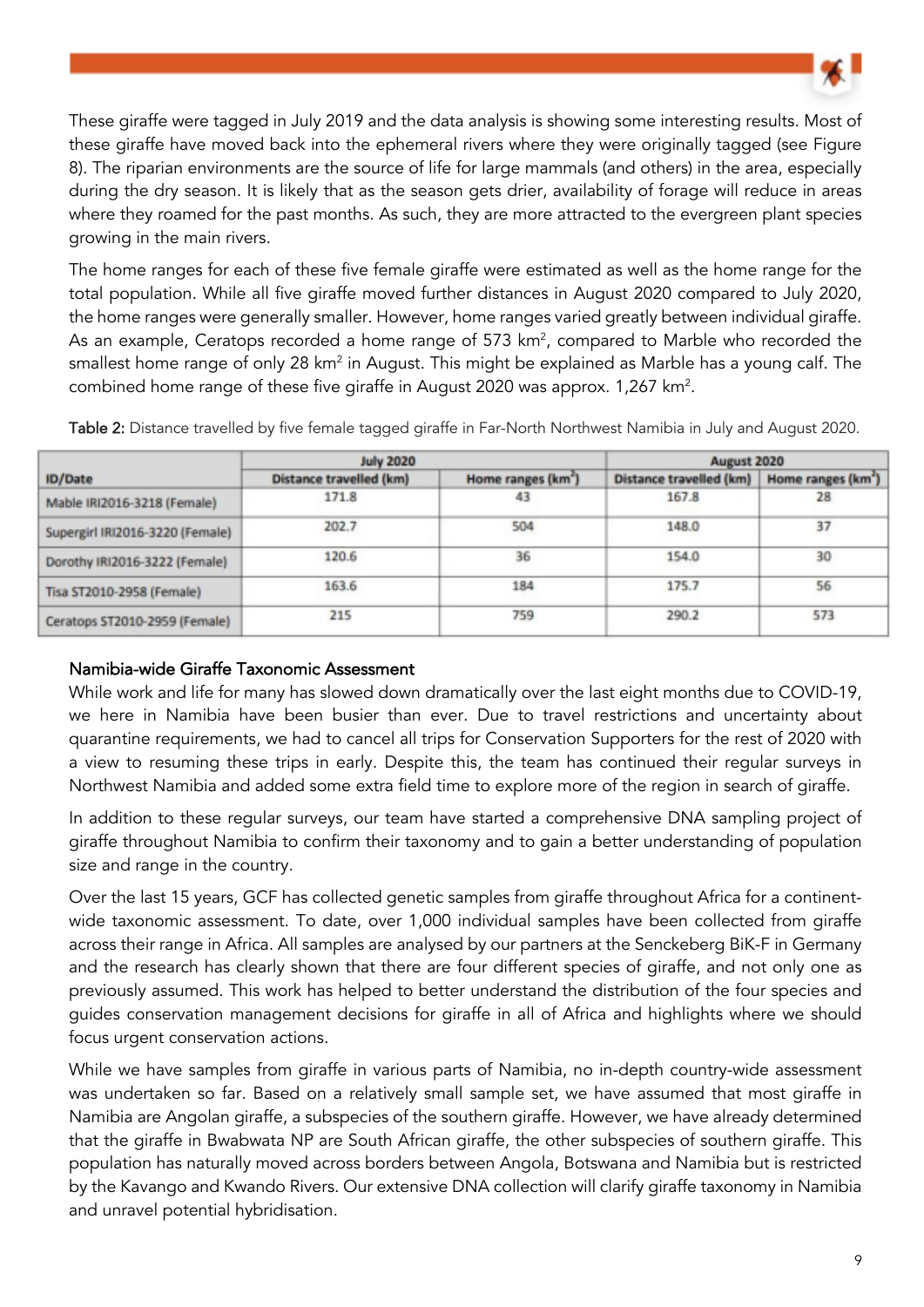

Figure 9: Giraffe in southern Namibia.

As a first step in this comprehensive DNA survey, we need to identify all farms, reserves and national parks that hold giraffe for sampling. Then comes the hard part of co-ordinating visits in different areas of the country. With a fantastic support crew back in the office, our sampling team has managed to collect over 200 DNA samples from many different parts of the country, from the Kalahari and Namib Deserts in the South to the Erongo Mountains in the central west, the central Khomas Region, and countless other places in between (see Figure 9 & 10 for giraffe in different landscapes in Namibia).



Figure 10: Relaxed giraffe after DNA sampling. Giraffe sniffing DNA sample